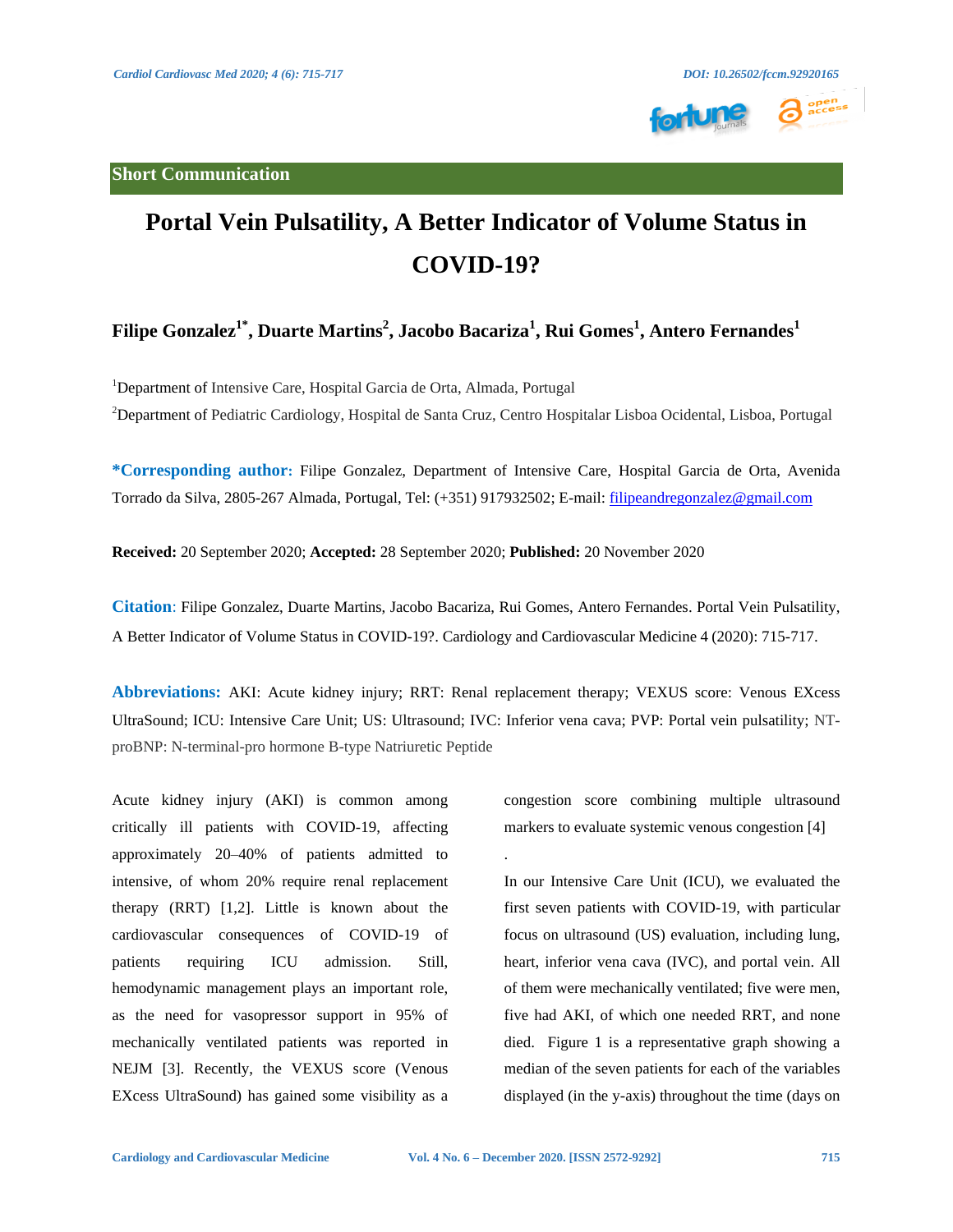## *Cardiol Cardiovasc Med 2020; 4 (6): 715-717 DOI: 10.26502/fccm.92920165*

the x-axis). A quick and straightforward interpretation of this graph: as patients get hypovolemic with furosemide, creatinine and urea increases, and portal vein pulsatility (PVP) and Nterminal (NT)-pro hormone B-type Natriuretic Peptide (NT-proBNP) decreases; IVC variation and B-lines in lung US don't change significantly.

Also, we followed this seven patients for seven days and fit a linear mixed-effects model fit by maximum likelihood with normalized creatinine as the outcome variable, with fixed effects of PVP, time and NTproBNP and random slopes for PVP, time and NTproBNP (B-lines was not fitted in this model, as there was no correlation in the primary analysis). We found that for each 10% increase in PVP we estimate an increase of 0.5 mg/dL in creatinine ( β-coefficient - 0.054, SD 0.017,  $p=0.0044$ ), as opposed to the nonsignificant effect of IVC variation (β-coefficient -

0.15, SD 0.137,  $p=0.287$  and the marginal effect of NT-proBNP (β-coefficient 0.0016, SD 0.0006, p=0.095).

As lung disease progresses towards more severe forms like ARDS, the pressure to stay dry can lead to a hypovolemic status, worsening further AKI. Some indirect measures, like IVC variation and the number of B-lines, can help define and guide volume status. But maybe these measurements are not the best on COVID-19 patients, as IVC dilatation and lack of variability can result from the parenchymal and vascular lung involvement and superimposed high pressures from aggressive mechanical ventilation, and B lines can solely represent interstitial viral inflammation, more than fluid overload. Although this is a small number of patients, PVP could be a better conceptual marker of the volume status in COVID-19 patients.



**Figure 1:** A representative pulsed-wave doppler of the portal vein can be seen at the beginning with a monophasic flow, indicating non-hypervolemia (possible hypo- to normovolemia), and at the end with a biphasic flow, indicating venous congestion (possible hypervolemia). PVP: Portal Vein Pulsatility; AKI: Acute Kidney Injury; NTproBNP: NT terminal of the pro-brain natriuretic peptide; IVC: Inferior Vena Cava variation.